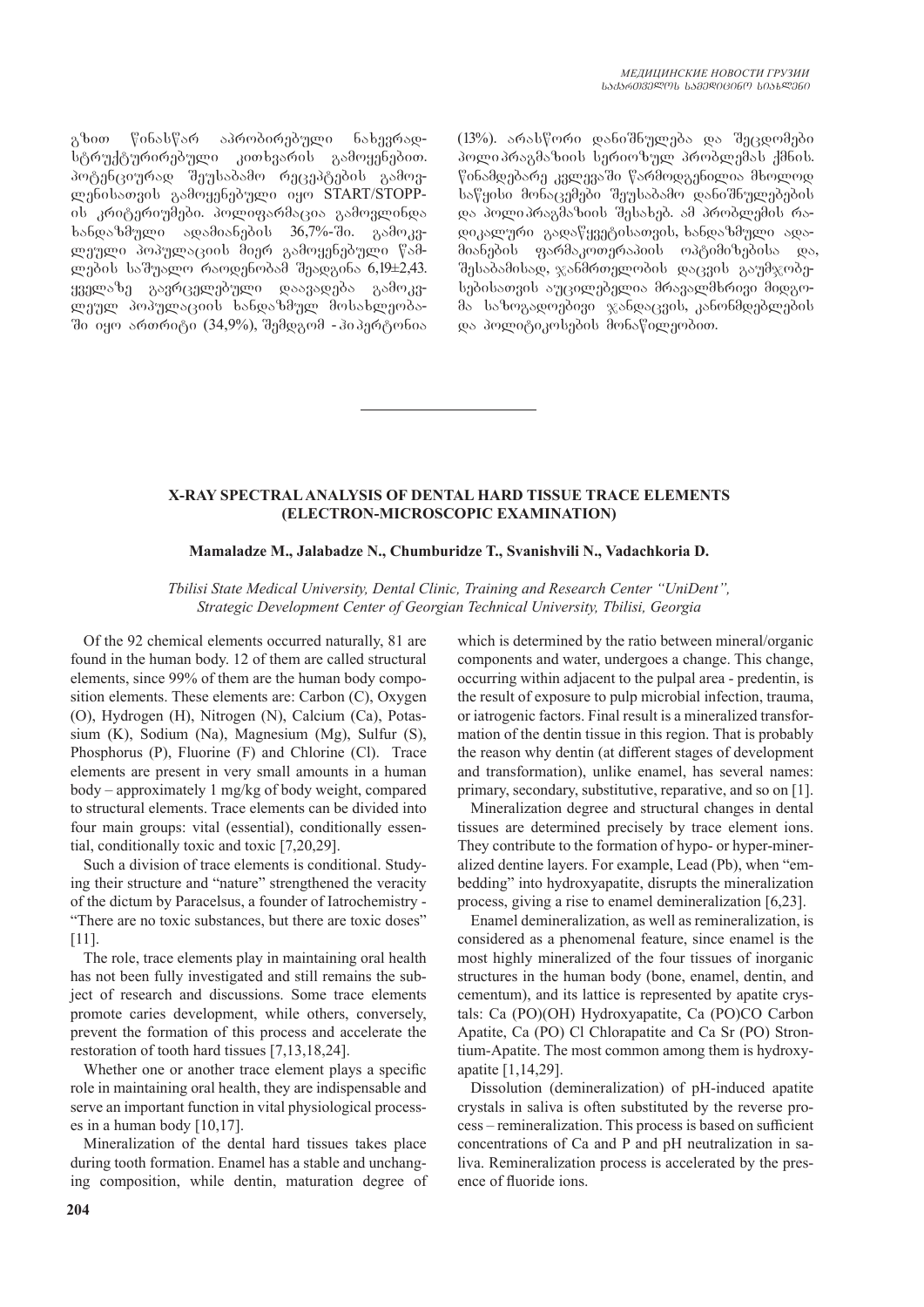Fluoride ions easily replace the hydroxyl group (due to equal ionic radius, charge and hydration degree) to form fluorapatite. The latter is stronger and more acid-resistant than hydroxyapatite. As a result, an impenetrable barrier to various substances or ions is created, consequently reducing the enamel conductivity.

The penetration of ions into the hydroxyapatite crystals is a complex process and proceeds in several stages. The first phase involves ion exchange process between saliva and hydroxyapatite crystal hydrated membrane. This stage ends quickly, in just a few minutes. The ions move so fast that they often cannot even penetrate the crystal and are localized only in its surface layer (e.g. Sodium and Fluoride ions).

The second phase involves ion exchange between hydrated membrane of the crystals and the surface layer.

During this stage, the ions, "torn off" from the crystal surface, are substituted by other ions. This process leads to decrease or neutralization of the surface charge. At this stage of enamel mineralization, Ca, F, Sr, Na, P ions attach to apatite surface layer, which is a relatively long process. At the final stage (of unspecified duration), ions settle in the depths of hydroxyapatite crystals, increasing the strength of the latter.

The enamel permeability depends on such factors as the volume of microspaces, ions or molecules within and between the crystals, as well as their ability to attach to enamel components.

For instance: Fluoride ions (0.13 nm), penetrating the enamel and binding to the elements of damaged layer, hardly reach the deeper layers. Calcium (0.18 nm), on the contrary, is easily adsorbed, passes via the crystal lattice and diffuses into the deeper layers of the enamel. Iodine ions (0.136 nm), like calcium, easily penetrate into the enamel but are not able to bind to hydroxyapatite crystals. Iodine easily crossing the dentin barrier, penetrates into the pulp tissue, from where via the blood stream it is carried to the thyroid and adrenal glands [29,30].

In view of the above, it will be evident that trace elements which are able to "build" dental hard tissue structures, apatite crystals, directly affect the degree of tissue strength, thereby changing its stability and resistance to injuring factors.

Consequently, penetration of trace elements into dental structures through saliva, food, water and other routes contributes to the formation of carious diseases, or conversely, its cessation and/or regression.

One of the most important elements in the process of caries development, having anti-caries effect, is - Fluorine (F). It is a chemically strong, active, nonmetallic and the most potent oxidant. The estimated average fluoride concentration in the human body is 7 ppm. 99% of it is presented in the form of fluorapatite. Fluorine-containing compounds are absorbed in the body via food and water. Fluoride is concentrated in rice, beef, eggs, milk, onions and spinach. Tea and fish are particularly rich in fluoride.

Actually, Fluorine does not occur free in the body (as

A pronounced anti-caries effect of Fluoride created the need for its addition to toothpastes, gels or mouthwashes. It has been found that Fluoride concentration of 0.03 ppm in saliva is sufficient to initiate the remineralization process, while maintaining this concentration continuously the maximum anti-caries effect can be achieved. It should also be noted that local Fluorides have a short-term effect. They increase the Fluoride concentration in saliva for 2 hours. After this period, the Fluoride concentration in saliva, necessary to affect the enamel, decreases and its replenishing with new portion is required. Stability of fluoride concentration also depends on the individual features of saliva secretion and swallowing. Using Sodium Fluoride tablets showed different results. These medicines (Zymafluor, Fluoretten, Bimbovit fluoro) have age-specific dosing and route of administration. It has been shown that regular intake of NaF tablets ensures Fluoride optimal concentration in saliva from 6 to 12 hours [2,3,8,21,28].

Element Molybdenum (Mo) is also characterized by anti-caries effect. According to the study results in children of regions where drinking water contained a certain concentration of Molybdenum, caries prevalence rate was significantly lower compared to the control group. The same was supported by the study carried out in New Zealand, where due to the high content of Molybdenum in soil and, consequently, in vegetables and grains grown there, the caries incidence rate appeared to be low [17,26].

Literature reviews suggested the data from the studies of the anti-caries effect of Vanadium (V) on experimental animals. It was found that hamsters being administered Vanadium orally or parenterally, while on a cariogenic diet were less likely to develop caries.

The anti-caries effect of Vanadium has also been found in the studies conducted on rats [17], however, the contradicting information was suggested in the study by Hadjimarkos D. M. et all, this year, where monkeys drinking Vanadium-containing water showed increased incidence of dental caries [12].

According to the researchers, high Strontium (Sr) content in the human body significantly reduces caries intensity.

Barmes DE, Adkins BL, and Schamschula RG found out that actually, Strontium ratio is higher in the healthy enamel, as well as in young people compared to the elderly [5].

A correlation between the presence of Lithium (Li) and low caries incidence rate has been also revealed [17].

There are numerous studies on the cariogenic effect of trace elements available in medical literature.

For example, having studied Selenium (Se) effect on dental tissues, its degrading effect on dentin structures has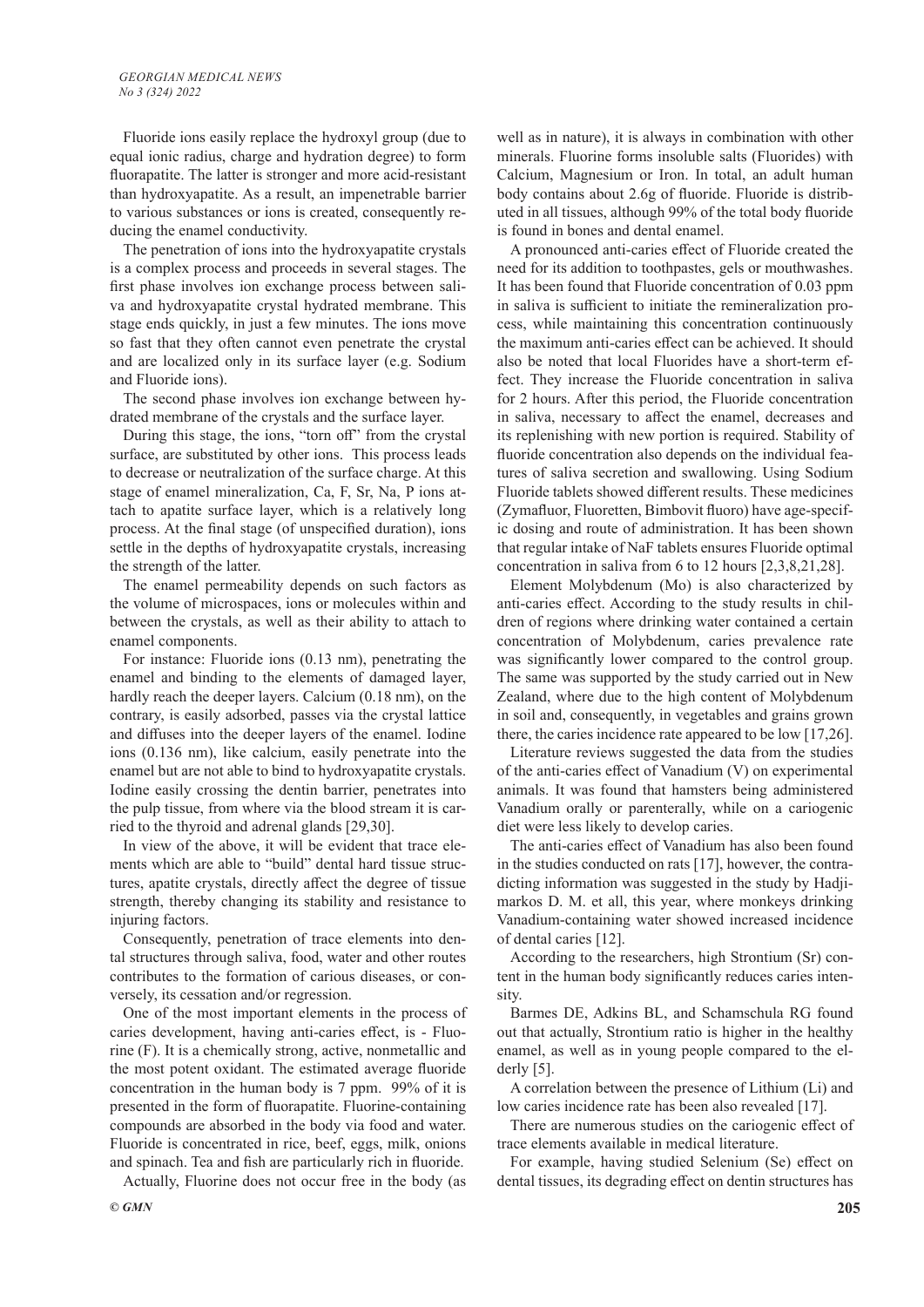been revealed. A high caries incidence rate has also been reported in patients receiving Selenium [25].

The study on rats showed that the Cadmium (Cd) exposure during the tooth formation process caused a significant increase of caries incidence rate after tooth eruption. However, similar injuries were not observed in rats receiving cadmium-containing preparations after tooth eruption and formation [4].

Lead (Pb) is of a special note. It is known that dental tissue is capable of accumulating Lead from the environment. Lead ions negatively affect Ca and P metabolism causing hypercalcemia and hyperphosphatemia. In children with elevated Lead levels, the incidence of developing hypoplasia is high [9]. A study by Needleman HL et al. reported a correlation between hyposalivation caused by high Lead content in the body and increasing numbers of carious teeth in young children [19].

Following the scientific literature review on micronutrients promoting or preventing caries development, we were interested in epidemiological studies reporting correlation between oral health and the presence of various micronutrients [15-17,22,27].

Analyzing the studies allowed us to conclude that there is very scarce information in the literature about the layered, zonal distribution of "vital" trace elements in healthy (intact) teeth dentin and enamel. However, to study the distribution of caries-static elements (Ca, F, P) on the enamel surface as well as in para-pulpal dentin is of great importance as well.

Based on the foregoing, the purpose of present study was to identify trace elements in human teeth (enamel, dentin and cementum), as well as to determine their localization and concentration.

To reach this objective, it was aimed to study the distribution of elements in human extracted teeth on 6 sites/ locations: enamel surface layer, enamel thickness, enamel-dentin border, parapulpal dentin, root dentin, and cementum. The concentration of trace elements at 3-3 points of each above-mentioned location/site (conventionally referred to as "spectrum") has been studied. In total, 18 such locations/sites have been studied (Figs. 1, 2, 3).



*Fig. 1. Distribution of target study locations in enamel and coronal dentin areas*



*Fig. 2. Target study sites/locations marked in enamel surface layer*



*Fig. 3. Distribution of target study locations in tooth root dentin and cementum areas*

**Material and methods.** 6 extracted, single-root, undamaged human teeth have been selected for the study. The indication for tooth extraction was its avulsion (traumatic injury), orthodontist decision, or periodontal disease. The patients' age ranged within 16 to 60 years. Extracted teeth were stored in accordance with the State Standard National Protocol for Clinical Management, "Infection Prevention when Handling of Human Extracted Teeth, of Surrounded Tissue Biopsy and Operative Specimen" 2020.21.02, # 01-282 /o.

The elemental analysis was performed by JSM-6510LV scanning electron microscope (JEOL, Ltd. Japan) equipped with an EDX Genesis energy dispersive X-ray elemental analysis system (X-Max). Electron imaging was performed on both secondary (SEI) and reflected (BEC) electrons with an acceleration voltage of 20 kV.

It should be emphasized that the atoms of any material (including teeth) are characterized by specific spectrum of radiation, wavelengths and intensity. This principle, underlying the methods of X-ray elemental analysis, makes it possible to determine elemental composition of substances.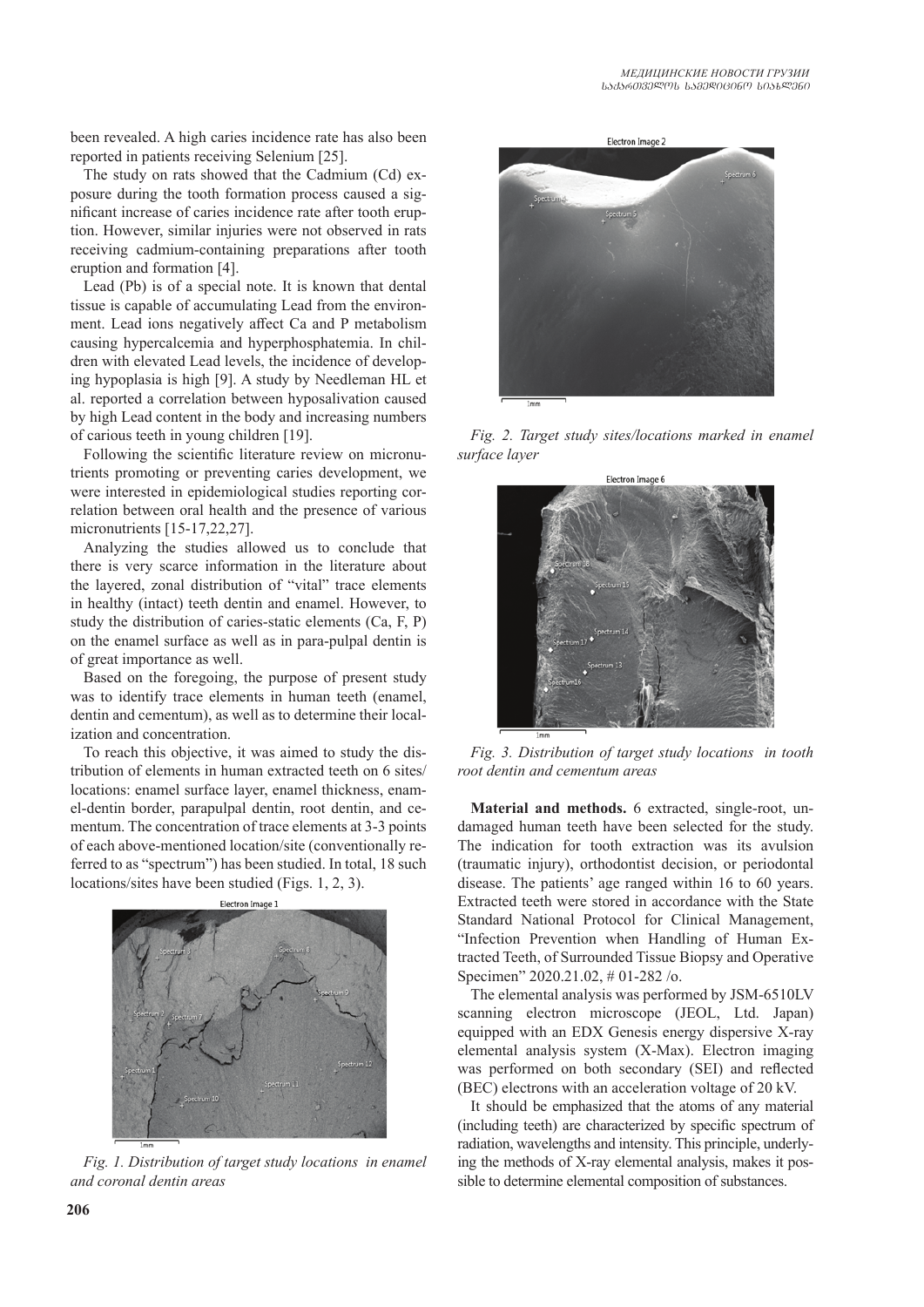| <b>Spectrum</b><br>Label | Spec-<br>trum 1 | Spec-<br>trum <sub>2</sub> | Spec-<br>trum <sub>3</sub> | Spec-<br>trum 7 | Spec-<br>trum 8 | Spec-<br>trum 9 | Spec-<br>trum 10 | Spec-<br>trum 11 | Spec-<br>trum <sub>12</sub> |
|--------------------------|-----------------|----------------------------|----------------------------|-----------------|-----------------|-----------------|------------------|------------------|-----------------------------|
| $\mathsf{C}$             | 2.19            | 4.98                       | 4.64                       | 9.23            | 9.81            | 2.05            | 8.40             | 7.07             | 9.32                        |
| N                        | 0.90            | 0.00                       | 0.34                       | 7.55            | 6.06            | 1.41            | 7.22             | 2.73             | 3.74                        |
| $\Omega$                 | 30.98           | 47.42                      | 37.14                      | 36.98           | 38.32           | 6.93            | 37.99            | 43.19            | 47.64                       |
| F                        | 0.06            | 0.04                       | 0.00                       | 0.02            | 0.00            | 0.00            | 0.23             | 0.02             | 0.04                        |
| Na                       | 0.41            | 0.60                       | 0.56                       | 0.55            | 0.65            | 0.03            | 0.54             | 0.76             | 0.82                        |
| Mg                       | 0.20            | 0.19                       | 0.17                       | 0.61            | 0.80            | 0.08            | 0.63             | 1.03             | 0.91                        |
| P                        | 17.37           | 15.03                      | 17.84                      | 13.54           | 14.46           | 9.92            | 13.30            | 15.24            | 12.91                       |
| C <sub>1</sub>           | 0.29            | 0.19                       | 0.29                       | 0.05            | 0.13            | 0.10            | 0.06             | 0.05             | 0.02                        |
| Ca                       | 47.61           | 31.53                      | 39.02                      | 31.47           | 29.77           | 79.49           | 31.64            | 29.91            | 24.60                       |
| Total                    | 100.00          | 100.00                     | 100.00                     | 100.00          | 100.00          | 100.00          | 100.00           | 100.00           | 100.00                      |

*Table 1. Distribution of trace elements in enamel and coronal dentin (WT, ratio of each element in total weight, %)*

*Table 2. Distribution of trace elements in enamel surface layer (WT, ratio of each element in total weight, %)*

| <b>Spectrum Label</b> | Spectrum 4 | Spectrum 5 | Spectrum 6 |
|-----------------------|------------|------------|------------|
|                       | 6.74       | 7.41       | 8.80       |
| N                     | 3.46       | 2.21       | 3.24       |
| $\Omega$              | 53.54      | 54.20      | 57.52      |
| F                     | 0.30       | 0.17       | 0.27       |
| Na                    | 0.44       | 0.57       | 0.49       |
| Mg                    | 0.07       | 0.04       | 0.07       |
| P                     | 12.20      | 12.41      | 10.64      |
| C <sub>1</sub>        | 0.40       | 0.39       | 0.38       |
| Ca                    | 22.84      | 22.60      | 18.59      |
| Total                 | 100.00     | 100.00     | 100.00     |

*Table 3. Distribution of trace elements in root dentine and cementum (WT, ratio of each element in total weight, %)*

| <b>Spectrum</b><br>Label | Spectrum 13 | Spectrum 14 | Spectrum 15 | Spectrum16 | Spectrum 17 | Spectrum 18 |
|--------------------------|-------------|-------------|-------------|------------|-------------|-------------|
| $\mathcal{C}$            | 13.22       | 12.54       | 12.72       | 15.54      | 13.69       | 7.48        |
| N                        | 7.23        | 7.48        | 8.83        | 10.00      | 8.25        | 5.03        |
| $\Omega$                 | 48.69       | 48.74       | 45.46       | 47.61      | 42.30       | 21.72       |
| Na                       | 0.96        | 0.98        | 0.82        | 0.92       | 0.91        | 0.63        |
| Mg                       | 0.57        | 0.62        | 0.77        | 0.71       | 0.67        | 0.75        |
| P                        | 10.09       | 10.25       | 10.77       | 8.57       | 11.20       | 18.35       |
| Ca                       | 19.24       | 19.39       | 20.62       | 16.63      | 22.98       | 46.04       |
| Total                    | 100.00      | 100.00      | 100.00      | 100.00     | 100.00      | 100.00      |

The distance from the electrons outlet tubing to the experimental tooth specimen surface was 15 mm.

In order to reduce the surface charge, specimens were coated with a 10 nm thick Platinum film using vacuum coater (JEOL, Ltd. Japan).

The analyzer software allows converting the result of data analysis into Word document, reflecting the X-ray spectrum of the areas marked on the study material (both in mass and atomic percentages) as well as tables, elements identified at target sites and their concentrations.

The quantitative data given in the tables were statistically processed, indicating the mean square deviation (MSD).

The study showed that among the essential trace elements, the highest concentration of Calcium (Ca) was found in dental hard tissues. Most of it was distributed in the enamel, especially in its thickness (Table 1, 2). As for dentin, more Calcium was found in its coronal part compared to the root (Tables 1, 3).

Analysis of Phosphorus (P) content was performed separately.

Quantitatively, this element is the second most abundant among the trace elements presented in the dental hard tissues, after Calcium. The highest concentration of Phosphorus was described in enamel thickness (Tables 1, 2). The amount of this element in coronal dentin; root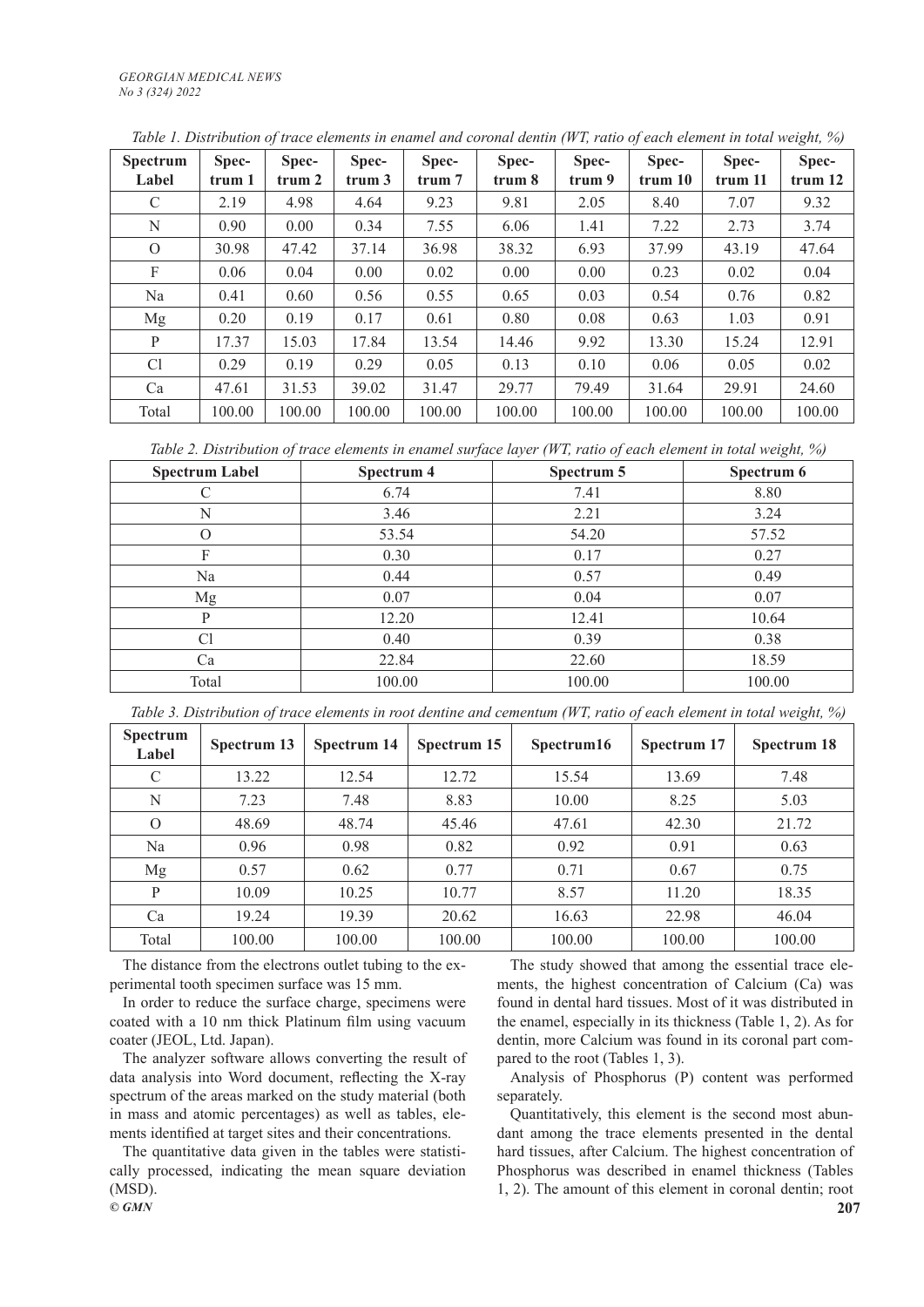dentin was not significantly different (Tables 1, 3). The quantitative values for Oxygen (O) and Carbon (C) content given in the tables are noteworthy. We refrain from proving the accuracy of these data, since it is well known that any object's surfaces in contact with the environment (including experimental - teeth) are "impregnated" with these two elements.

Nitrogen (N) content appeared to be much higher in root dentin and cementum compared to coronal dentin (Table 1, 3), while quantitative values of Sodium (Na), Magnesium (Mg) and Chlorine (Cl) contents were significantly lower in all studied areas of the experimental specimens (Tables 1, 2, 3).

Defining content and localization of the element Fluoride (F) deserves special attention. It turned out that the lowest concentration of Fluoride (F) was observed in all eighteen locations of all study samples. Its concentration ranged from 0.04 to 0.4, while at some locations it was undetectable (Table 1,2,3).

This fact is of a special interest since the presence of Fluorine both on the surface and inner enamel is considered as a precondition for caries prevention.

Consequently, if the Fluoride concentration on the human tooth surface is below the minimum, or absent, this will indicate a lack or ignorance of caries prevention measures. On the other hand, to observe how stable the trace element – Fluorine's retention is in the tooth structure at active application of anti-caries drugs and agents, is of great importance.

Future research will be devoted to solving this issue and all its attendant problems.

## **REFERENCES**

1. Marina Mamaladze, Nino Korsantia, Lia Sanodze, Operative Odontology, part. 1 Guide for Students and Residents of the Faculty of Stomatology, p 311. Tbilisi, 2021 2. Alves RD, Souza TM, Lima KC. Titanium tetrafluoride and dental caries: A systematic review. JAOS 2005;13:325-8

3. Alcantara PC, Alexandria AK, Souza IP, Maia LC. In situ effect of titanium tetrafluoride and sodium fluoride on artificially decayed human enamel. Brazilian Dental Journal 2014;25:28-32

4. Arora Manish, Weuve Jennifer, Schwartz Joel, Wright Robert O. Association of Environmental Cadmium Exposure with Pediatric Dental Caries, EHP, 1 June 2008, Vol. 116, No. 6

5. Barmes DE, Adkins BL, Schamschula RG. Etiology of caries in Papua-New Guinea. Associations in soil, food and water. Bull World Health Organ 1970; 43:769-84. 14. 6. Bowen WH. Exposure to metal ions and susceptibility to dental caries. J Dent Educ 2001;65:1046-53.

7. Dutta TK, Mukta V. Trace elements. Med Update 2012;22:353-7

8. Elangovan Sivapriya, Krishnamoorthy Sridevi, Ravishankar Periasamy, Lakshmikanthanbharathi Lakshminarayanan, Angambakkam Rajasekaran Pradeepkumar. Remineralization ability of sodium fluoride on the microhardness of enamel, dentin, and dentinoenamel junction: An in vitro study. J Conserv Dent. 2017 Mar-Apr; 20(2): 100–104.

9. Facio F, Villanueva E, Pérez ML, Tojo R, Gil A. The association of tooth led content with dental health factors. Sci Total Environ 1996; 192:183-91.

10. Falah S. Al-Fartusie, Saja N. Mohssan, Essential Trace Elements and Their Vital Roles in Human Body. Indian Journal of Advances in Chemical Science 5(3) (2017) 127-136

11. Fraga CG. Relevance, essentiality and toxicity of trace elements in human health. Mol Aspects Med 2005;26:235-44.

12. Hadjimarkos DM, Storvick CA, Remmert LF. Selenium and dental caries; An investigation among school children of Oregon. J Pediatr 1952;40:451-5)

13. Hussein AS, Ghasheer HF, Ramli NM, Schroth RJ, Abu-Hassan MI. Salivary trace elements in relation to dental caries in a group of multi-ethnic schoolchildren in Shah Alam, Malaysia. Eur J Paediatr Dent 2013;14:113-8. 14. Kamil Pajor, Lukasz Pajchel, Joanna Kolmas<sup>,</sup> Hydroxyapatite and Fluorapatite in Conservative Dentistry and Oral Implantology. Materials (Basel). 2019 Sep; 12(17): 2683. Published online 2019 Aug 22. doi: 10.3390/ ma12172683

15. Kunin A.A. Evdokimova A.Y. Moiseeva N.S. Agerelated differences of tooth enamel morphochemistry in health and dental caries. EPMA Journal 2015, volume 6, Article number: 3.

16. Kunin A.A. Belenova I.A. Innovative aspects of tooth ultrastructure and ultra-chemistry: unraveling of caries mechanisms development prevention strategies. EPMA Journal 2014; volume 5, Article number: A124.

17. Manisha U. Pathak, Vittaldas Shetty, Dheeraj Kalra. trace elements and oral health : a systematic review. Journal of Advanced Oral Research / May-Aug 2016 / Vol. 7 No.2.

18. Mehmet Sinan Doğan, Relation of Trace Elements on Dental Health. Submitted: November 15th, 2017Reviewed: February 23rd, 2018Published: September 5th, 2018

19. Needleman HL, Tuncay OC, Shapiro IM. Lead levels in deciduous teeth of urban and suburban American children. Nature 1972;235:111-2

20. Nielsen FH. Trace elements. Encyclopedia of Food Sciences and Nutrition. 2nd ed. London, England: Academic Press; 2003. p. 5820-28.

21. Omprakash Yadav, Apurv Soni, Ashok K Mohapatra, Chirag Tandon, Pankaj Choudhary Mayank Agrawal, Fluoride Ions Concentration in Saliva and Urine after Ingestion of Sodium Fluoride Tablet in Hostel Inmates of Dental College. Journal of Advanced Oral Research 2013; Vol. 4 No.3.

22. Peedikayil FC, Suresh Kumar V, Thangavelu M. Estimation of trace elements in sound and carious enamel of primary teeth by atomic emission spectrometry. Health Sci 2013;2:JS005B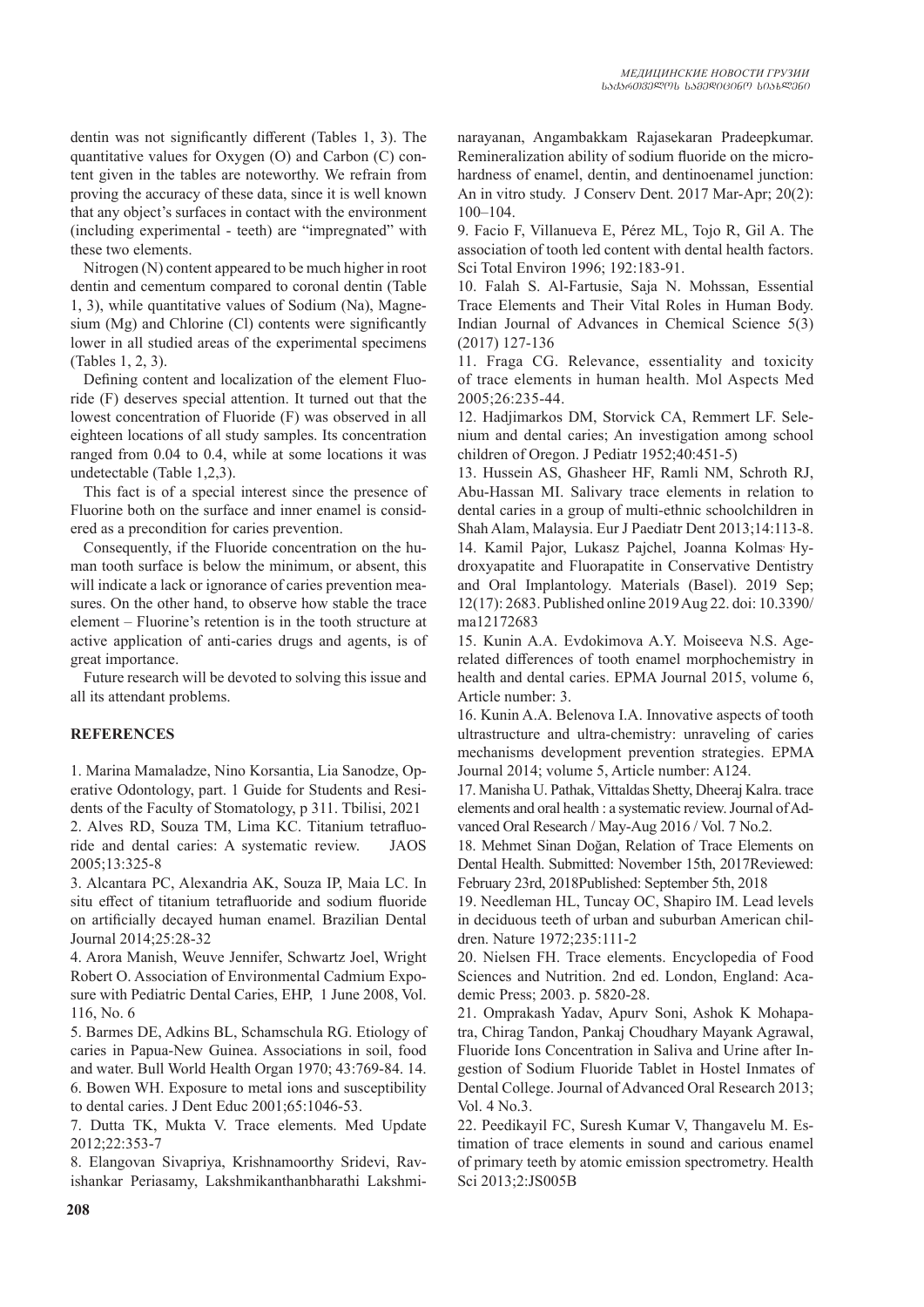23. Pradeep KK, Hegde AM. Lead exposure and its relation to dental caries in children. J Clin Pediatr Dent 2013;38:71-4. 24. Rao KS, Anupama PM, Mahesh DG, Rao RV, Rautray TR, Venkateshwarulu P. Trace elemental analysis of dental caries in human teeth by external PIXE. Int J Appl Biol Pharm Technol 2010;1:68-78.

25. Venclíková Zora, Benada Oldřich, Joska Luděk. Monitoring of selenium in oral cavity argyria - a clinical and microscopic study. Neuro Endocrinol Lett 2011;32(3):286-91.

26. Zahir S, Sarkar S. Study of trace elements in mixed saliva of caries free and caries active children. J Indian Soc Pedod Prev Dent 2006;24:27-9.

27. Власова М.И. Киселева Д.В. Изучение микроэлементного состава твердых тканей зубов человека по данным исп масс-спектрометрии с лазерной абляцией. Проблемы стоматологии / Actual problems of stomatology 2013. № 5

28. Гальченко А.В., Шерстнева А.А., Левина М.М. Условно эссенциальные микроэлементы в питании вегетарианцев и веганов: фтор, кремний, бром, бор. - Микроэлементы в медицине, 2021, 22(1): 32−43

29. Микаелян Н.П., Комаров О.С. Биохимия твердых тканей полости рта в норме и при патологии. Учебное пособие предназначено для самостоятельной работы студентов по специальности «Стоматология» // ФГБОУ ВО РНИМУ им. Н.И.Пирогова Минздрава России. – М.: Издательство – 2019. – 71 С.: илл.8 рис. 30. Сметанин А.А. Екимов Е.В. Скрипкина Г.И. Транспорт ионов через твердые ткани зуба при локальной деминерализации эмали. Клиническая стоматология 2021; Том 24; №2.

## **SUMMARY**

## **X-RAY SPECTRAL ANALYSIS OF DENTAL HARD TISSUE TRACE ELEMENTS (ELECTRON-MI-CROSCOPIC EXAMINATION)**

## **Mamaladze M., Jalabadze N., Chumburidze T., Svanishvili N., Vadachkoria D.**

*Tbilisi State Medical University, Dental Clinic, Training and Research Center "UniDent", Strategic Development Center of Georgian Technical University, Tbilisi, Georgia*

The role of trace elements (microelements) in maintaining oral health has not been fully investigated and still remains the subject of research and discussion. Some trace elements contribute to the development of caries, while others, on the contrary, prevent formation of this process and accelerate the restoration of dental hard tissues. Penetration of trace elements into human dental structures via saliva, food, water and other routes contributes to the formation of carious diseases, or, conversely, its cessation and/or regression.

Analyzing the studies allowed us to conclude that there

is very scarce information available in the literature about the layered, zonal distribution of "vital" trace elements in healthy (intact) teeth dentin and enamel. However, to study the distribution of caries-static elements (Ca, F, P) on the enamel surface as well as in para-pulpal dentin is of great importance as well. It was aimed to identify trace elements in human teeth structures (enamel, dentin and cementum), as well as to determine their localization and concentration.

To reach this objective, X-ray spectral analysis on 6 intact, extracted teeth has been performed by Scanning Electron Microscopy (SEM). Identification of trace elements was performed on the 6 sites/locations of these teeth: enamel surface layer, enamel thickness, enameldentin border, parapulpal dentin, root dentin, and cementum. As a result, it has been found that the distribution of essential trace elements in dental hard tissues is uneven, while such an important element in maintaining healthy teeth as Fluorine has been found in only minimal concentrations in hard tissues.

**Keywords:** trace elements (microelements), dental hard tissues, trace elements in human teeth structures.

#### **РЕЗЮМЕ**

# **РЕНТГЕНОСПЕКТРАЛЬНЫЙ АНАЛИЗ МИК-РОЭЛЕМЕНТОВ В ТВЁРДЫХ ТКАНЯХ ЗУБА (ЭЛЕКТРОННО-МИКРОСКОПИЧЕСКОЕ ИС-СЛЕДОВАНИЕ)**

# **Мамаладзе М.Т., Джалабадзе Н.В., Чумбуридзе Т.Э., Сванишвили Н.З., Вадачкориа Д.З.**

*Тбилисский государственный медицинский университет, Стоматологическая клиника и учебно-исследовательский центр "УниДент", Центр стратегического развития Грузинского технического университета, Тбилиси, Грузия*

Роль микроэлементов в поддержании здоровья полости рта до конца не изучена и часто является предметом исследования и дискуссии. Одни микроэлементы способствуют развитию кариеса, другие, наоборот, препятствуют образованию этого процесса и ускоряют восстановление твёрдых тканей зуба. Наличие микроэлементов в структурах зуба через слюну, пищу, воду и другие формы способствует формированию кариозного заболевания или его прекращению и/или регрессу.

Поскольку в литературе мало сведений о послойном, зональном распределении «жизненно важных» микроэлементов в эмали и дентине здоровых (интактных) зубов, а изучение распределения кариесстатических элементов (Ca, F, P) на поверхности эмали и в парапульпарном дентине весьма значимо, целью исследования явилось идентифицировать микроэлементы в зубах человека, определить их локализацию и концентрацию.